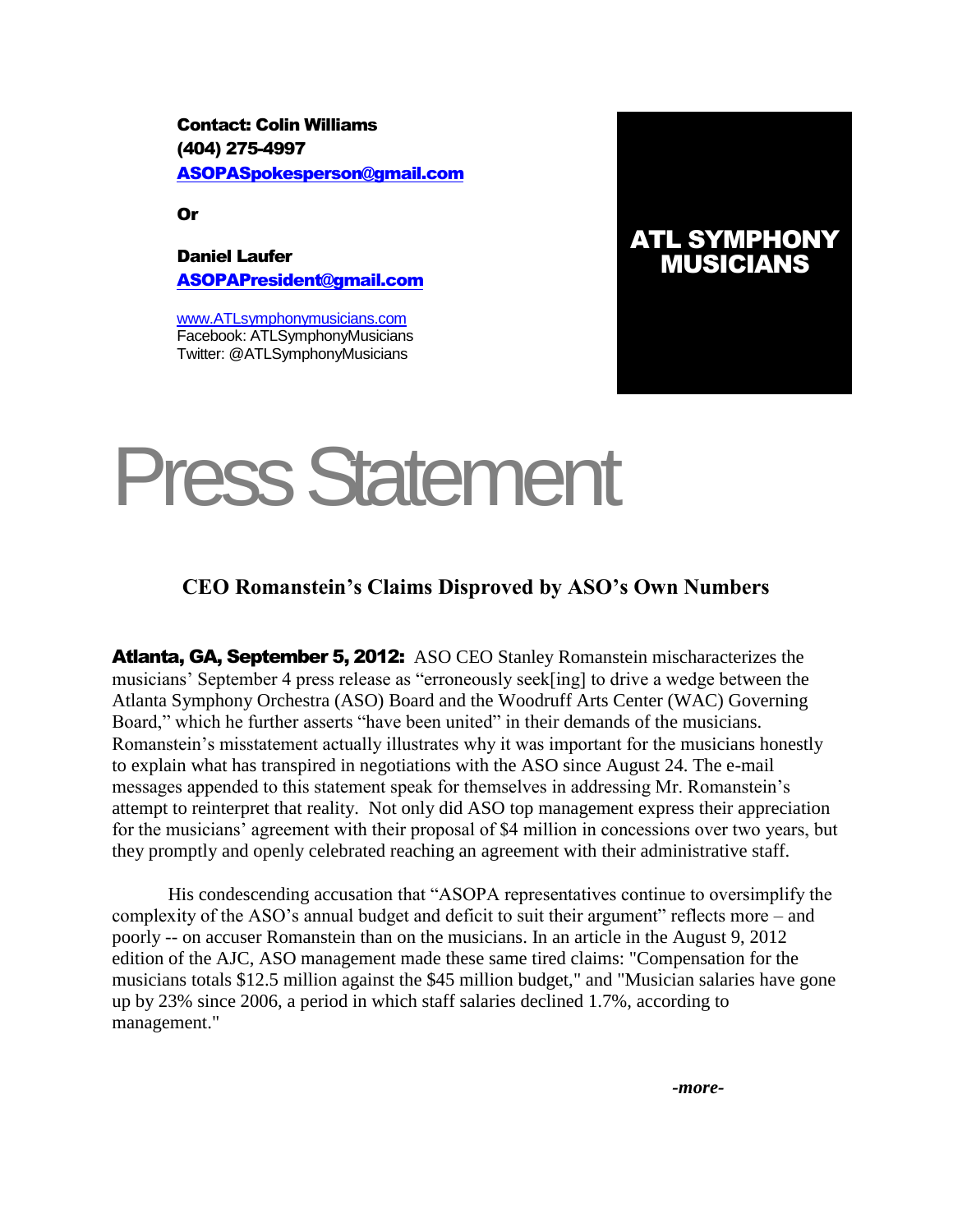Unfortunately for the truth, the \$12.5 million figure for **musician compensation** deceptively quoted by ASO management is the figure for *budgeted* musician compensation for FY 2012, not *actual* compensation. In fact, the total musician compensation line item in the ASO's budget comes in consistently *under* budget, year after year. According to July 24, 2012 ASO Finance Committee documents, the actual FY 2012 amount for total musician compensation was actually \$11.7 million, almost \$800,000 under budget for the year just completed. [Sources: ASO Finance Committee documents and/or official data supplied to ASOPA by ASO management in the course of negotiations.]

The raw, uninterpreted numbers don't lie. According to ASO management's own numbers reported to ASOPA during the current negotiation, **the increase in Total Musician Compensation between 2006 and 2012 was actually only 16%**, barely above the inflation rate of approximately 14% during that period. And that includes quickly rising health insurance premiums.

**Actual Total Musician Compensation in FY 2006 = \$10,133,510 Actual Total Musician Compensation in FY 2012 = \$11,778,444** (Total Musician Compensation Budget Line for FY 2012 = \$12,555,900)

The raw numbers on actual ASO **administrative staff compensation** also paint a very different picture from the ASO's claim of a 1.7% decrease in staff salaries. Depending on a number of variables, **almost any number from 0% to 70% can be teased out of the staff compensation numbers reported to ASOPA** by ASO management.

These variables include:

--Allocations of management salaries to the Symphony Center project up until it was dropped;

--Whether or not salaries relating to Verizon Wireless Amphitheatre are included;

--Various ways of allocating staff headcount numbers;

--The fact that as many as 5 employees who were previously included in ASO payroll figures are now on the WAC payroll instead, resulting in lower ASO staff compensation numbers.

Here is a representative calculation of ASO Staff Compensation from 2006-2012, derived from ASO management's own numbers, and leaving out Symphony Center and Verizon Amphitheatre compensation:

**Actual Staff Compensation in FY 2006 was \$4,013,628** (*not including over \$950,000 allocated to management of the abandoned Symphony Center project, including large amounts allocated to former CEO Allison Vulgamore, CFO Donald F. Fox and others*).

**Actual Staff Compensation in FY 2012 was \$6,000,155** (*not including over \$860,000 for management of Verizon Wireless Amphitheatre*).

Again, the raw numbers don't lie. **Total ASO Staff Compensation increased by 49.5% from 2006 to 2012.**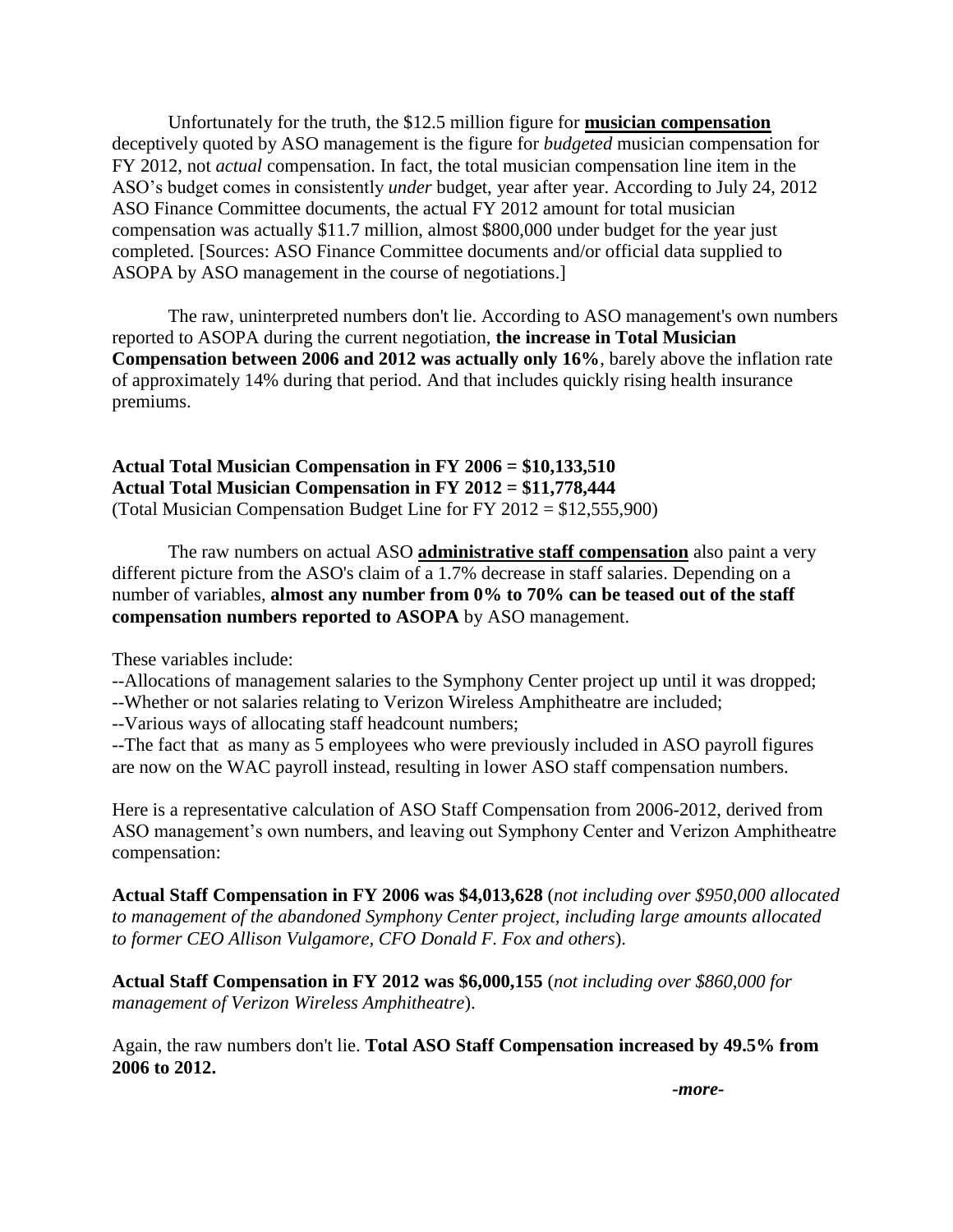The ASO's deceptive description contrasting its offer and musician vs. administrator compensation misleads in many ways. It totally ignores the fact that all ASO musicians are among the very top musicians in the nation on their instruments, which they must provide at their own expense. Yet under the WAC's demands the ASO will fall from 14th to  $17<sup>th</sup>$  among America's premier 18 American orchestras – a ranking that could not be stretched to characterize itself as overpaid, as Romanstein implies.

Going on to assert that "the musicians allowed their contract to expire on August 25, despite an offer," that they "are now inactive employees, and therefore ineligible for benefits" couches deliberate bullying in administrator talk. The truth is that there was a clear agreement to continue to negotiate on August  $25<sup>th</sup>$ , the communication to substantiate which is provided below.

Finally, Romanstein further falsely claims that the ASO "presented the Musicians' Union with [its] last, best, and final offer — they have yet to respond." It was to Romanstein that the musicians made a full proposal at the conclusion of the negotiations meeting on August 25, which included the sought after and delivered \$4 million in concessions over two years that Romanstein had requested. The complete proposal document can be made available for factchecking.

-----------------------------

----Original Message----- From: Stanley Romanstein [\[mailto:Stanley.Romanstein@woodruffcenter.org\]](mailto:%5Bmailto:Stanley.Romanstein@woodruffcenter.org%5D) Sent: Saturday, August 25, 2012 3:13 PM To: Daniel Laufer Subject: Media

Danny,

Let's try this as a starting point:

While the current contract between the Atlanta Symphony Orchestra and the Atlanta Federation of Musicians has expired, both parties are continuing to work towards a solution. Negotiations are ongoing. We will gladly make comments to the media once we have reached an agreement.

Thanks, Danny.

**Stanley** 

Stanley E. Romanstein, Ph.D. President Atlanta Symphony Orchestra 1280 Peachtree Street NE Suite 4074 Atlanta, GA 30309 404/733-4906 Sent from my iPad, which sometimes auto fills in ways that create strange syntax. **–more-**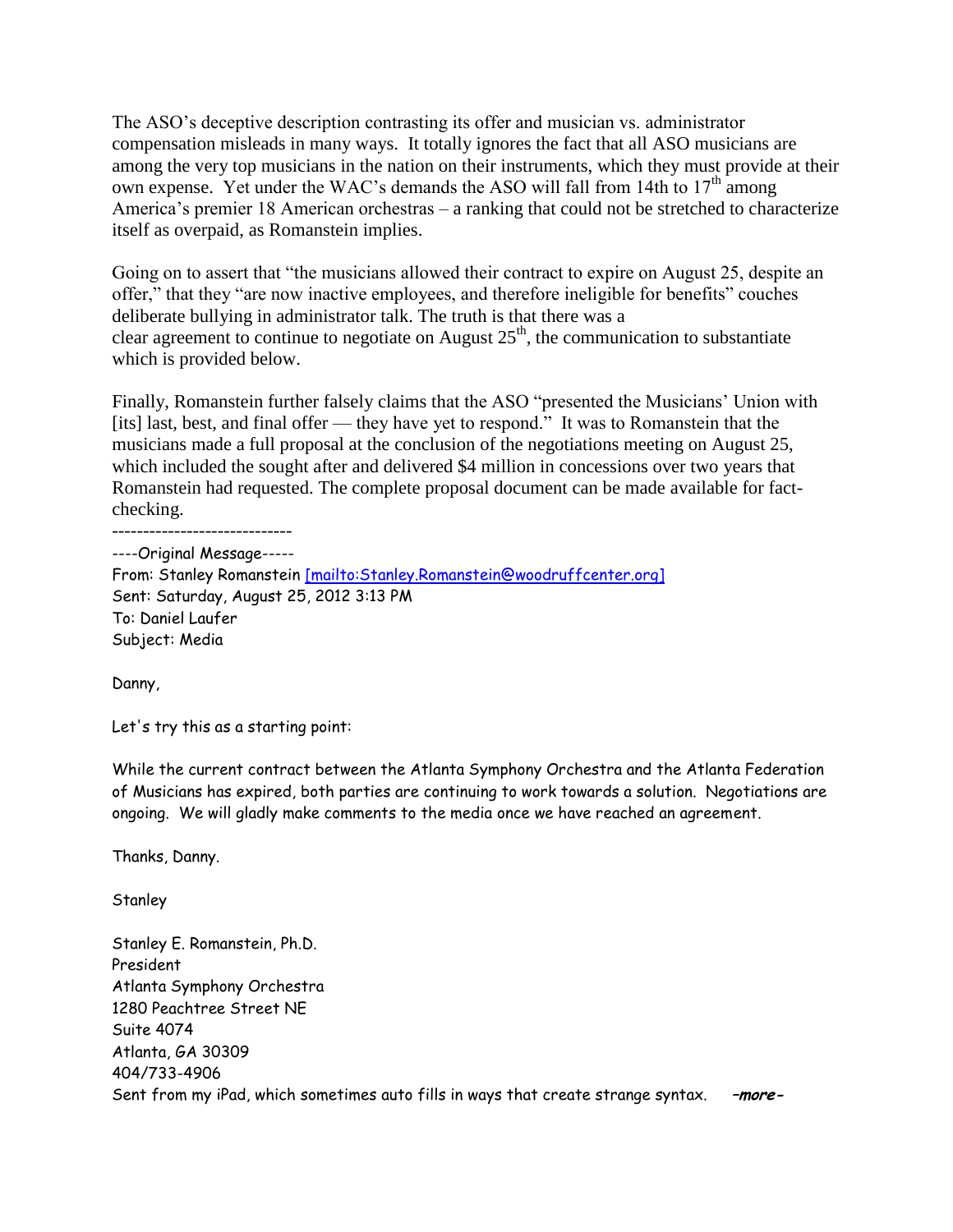-----Original Message----- From: Virginia A. Hepner [mailto: Virginia.Hepner@woodruffcenter.org] Sent: Saturday, August 25, 2012 4:54 PM To: [lauferaso@aol.com;](mailto:lauferaso@aol.com) Stanley Romanstein Subject: Media blackout agreement

Danny and Stanley, I support your agreement on a media blackout as you continue negotiations. Thanks to you both for your leadership to find a solution.

Virginia

Virginia Hepner President & CEO Woodruff Arts Center 404-550-3131

------------------------------------

**From:** Stanley Romanstein [mailto:Stanley.Romanstein@woodruffcenter.org] **Sent:** Friday, August 24, 2012 4:35 PM **To:** Daniel Laufer **Subject:** Fwd: draft EC memo

Stanley E. Romanstein, Ph.D. President Atlanta Symphony Orchestra 1280 Peachtree Street NE Suite 4074 Atlanta, GA 30309 404/733-4906 Sent from my iPad, which sometimes auto fills in ways that create strange syntax.

Begin forwarded message:

**From:** "Abrahamson, Jim" [<Jim.Abrahamson@interstatehotels.com>](mailto:Jim.Abrahamson@interstatehotels.com) **Date:** August 24, 2012 15:57:29 EDT To: Stanley Romanstein [<Stanley.Romanstein@woodruffcenter.org>](mailto:Stanley.Romanstein@woodruffcenter.org) **Subject: RE: draft EC memo**

Good idea, pls forward to him, thanks

**Jim Abrahamson** Chief Executive Officer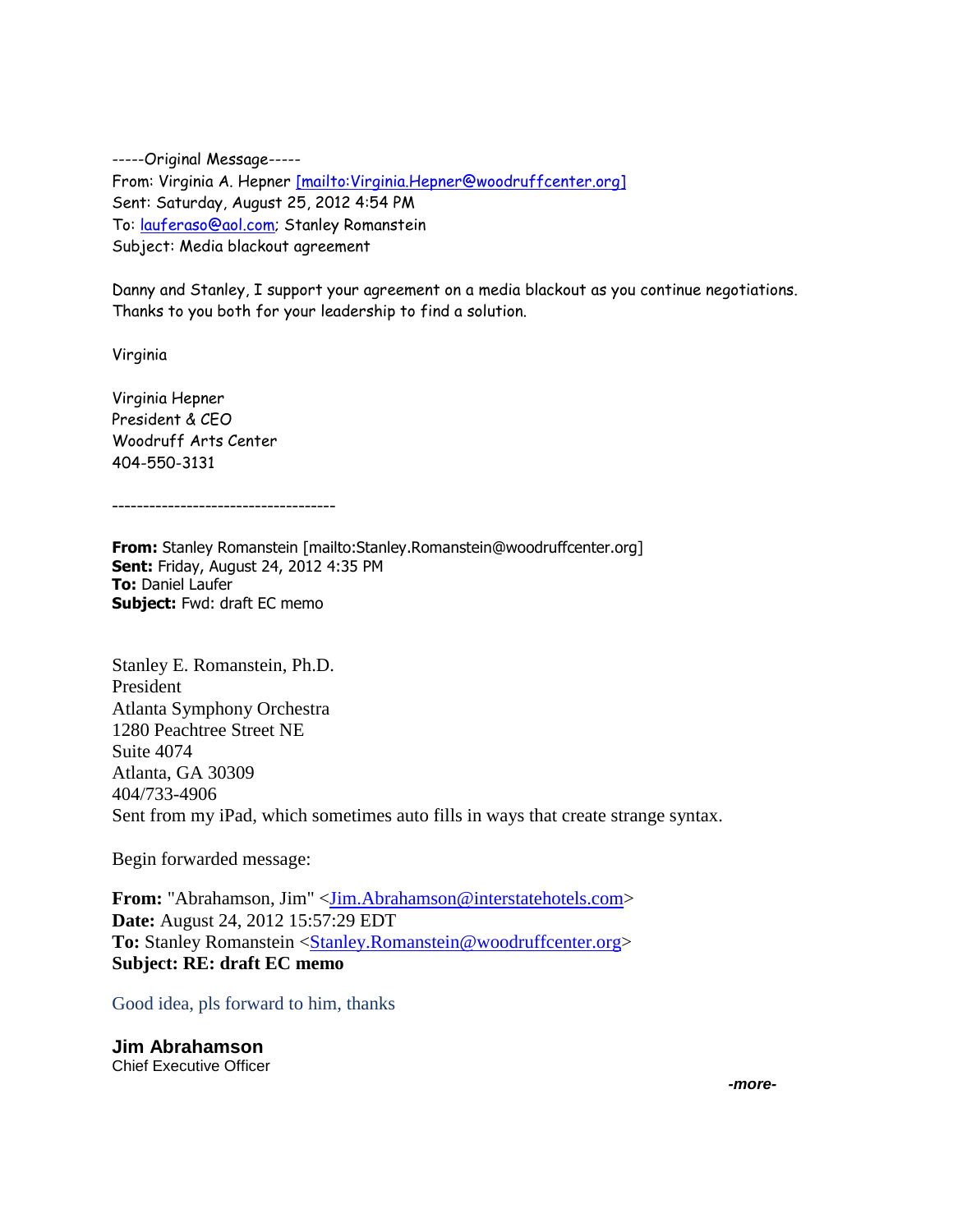

**Office:** 703.387.3334 **Fax:** 703.842.8425 **Email:** [jim.abrahamson@interstatehotels.com](mailto:jim.abrahamson@interstatehotels.com) **Web:** [www.interstatehotels.com](http://www.interstatehotels.com/)

**in f P.** JOIN OUR COMMUNITY

**Our Experience. Your Success**. ® 4501 N. Fairfax Dr. Arlington, VA 22203

From: Stanley Romanstein [\[mailto:Stanley.Romanstein@woodruffcenter.org\]](mailto:%5Bmailto:Stanley.Romanstein@woodruffcenter.org%5D) **Sent:** Friday, August 24, 2012 3:56 PM **To:** Abrahamson, Jim **Cc:** Karole F. Lloyd; Johnson, Ben; Abrahamson, Jim **Subject:** Re: draft EC memo

I would suggest, just to be safe, that we ask Tom Kilpatrick to review this prior to our sending it. I want to be sure that we do not inadvertently cross any legal trip wires.

Stanley E. Romanstein, Ph.D. President Atlanta Symphony Orchestra 1280 Peachtree Street NE Suite 4074 Atlanta, GA 30309 404/733-4906

Sent from my iPad, which sometimes auto fills in ways that create strange syntax.

On Aug 24, 2012, at 15:50, "Abrahamson, Jim" [<Jim.Abrahamson@interstatehotels.com>](mailto:Jim.Abrahamson@interstatehotels.com) wrote:

Stanley, Ben and Karole, Here is a draft note to the ASO EC……Pls provide any comments or suggestions....thanks, Jim

To the ASO Executive Committee:

Thank you for joining our call this morning and voicing your support for Stanley and the ASO management bargaining team. I do not think anyone expected a little over two weeks ago at our Board meeting that we would be down to a \$600K gap on August  $24<sup>th</sup>$ . However, while the gap has been substantially reduced, after numerous calls and meetings today, the WAC Governing Board has made the final decision that the "best and final offer" due to the musicians Saturday morning can be no less than the \$2.6M in concessions presented in our last offer. As you know, the WAC signs the union agreement so they do have the last word in these matters. They are fully prepared for a work stoppage.